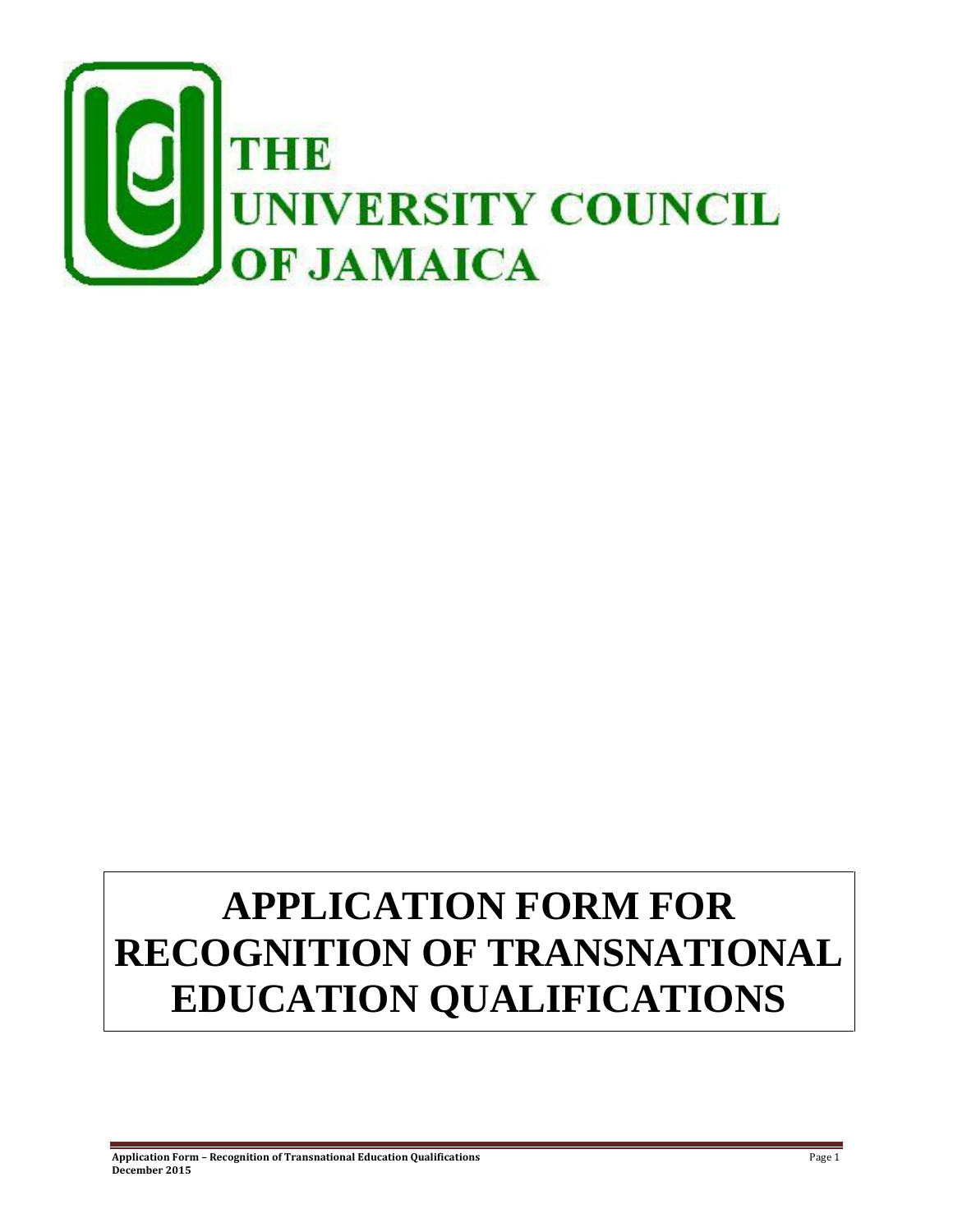# **PREFACE**

The *Application for Recognition of Transnational Education Qualifications* has been prepared by The University Council of Jamaica (UCJ) to provide institutions which are preparing for recognition of transnational education qualifications by the Council with a standard template for the detailed presentation of information and documentation required for recognition of transnational education qualifications. It is to be used in conjunction with the *Guidelines for Recognition of Transnational Education Qualifications.*

Questions about policies and procedures should be directed to the offices of the UCJ.

**The University Council of Jamaica 6b Oxford Road, Kingston 5 Tel: (876) 929**-**7299, 906**-**8012, 920**-**1165, 920**-**1424 Fax: (876) 929**-**7312 Email: info@ucj.org.jm Website: www.ucj.org.jm**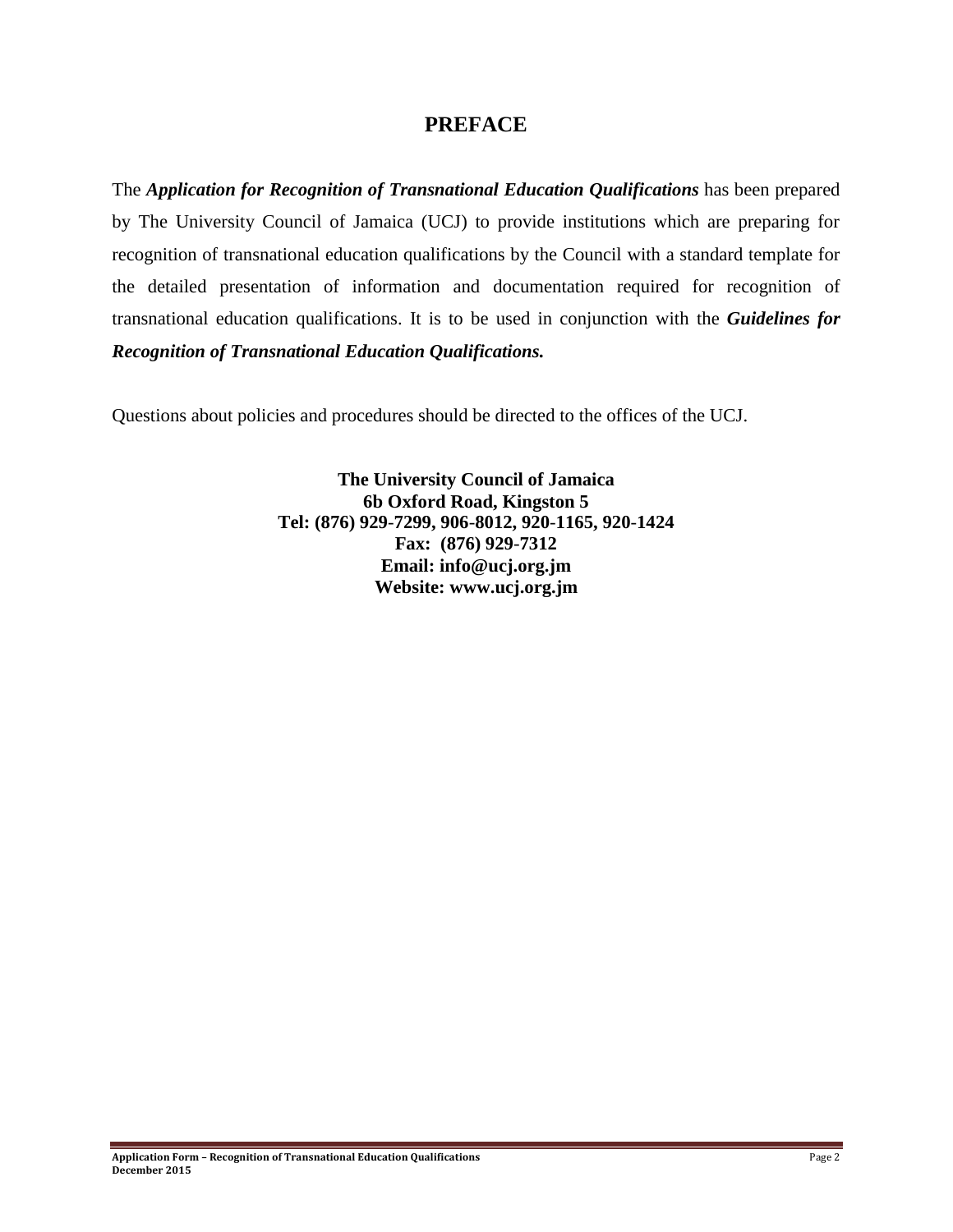## **INSTRUCTIONS**

Please complete the *Application for Recognition of Transnational Education Qualifications* and provide supporting documentation as requested in respect of each programme to be evaluated. The appropriate application fee should be paid at the time of the submission.

A separate application form should be used for each programme, unless the extent of commonality between programmes is such as to suggest that such a procedure would not be the most effective way of presenting the necessary information.

The *Application for Recognition of Transnational Education Qualifications* should be completed consistent with the guidelines provided in the *Guidelines for Recognition of Transnational Education Qualifications*. **The Self-Study** is an integral part of the required documentation, comprising the submission for Recognition. Both the Comprehensive/ Institutional Self-Study and the Departmental/Programme Self-Study are required for recognition of transnational education qualifications, details of which are provided in the Self-Study handbook. The Comprehensive/Institutional Self Study is normally undertaken once every five years. However, at the time of the *Application for Recognition of Transnational Education Qualifications*, the institution should ensure that an update of key institutional information is provided.

**A Site Visit** to the overseas campus is a requirement for the recognition of transnational education qualifications. This will entail interviews with the President, Dean(s) and Administrators of the programme(s).

# *Information provided should be adequately given in the format requested by the UCJ. Institutions should use the electronic version of the application form and expand as required.*

Please submit hard and electronic copies of the completed application form, Self-Study report and supporting documents as indicated below. The electronic copies should be saved to jump/flash drives or other electronic memory devices (e.g. CD/DVD).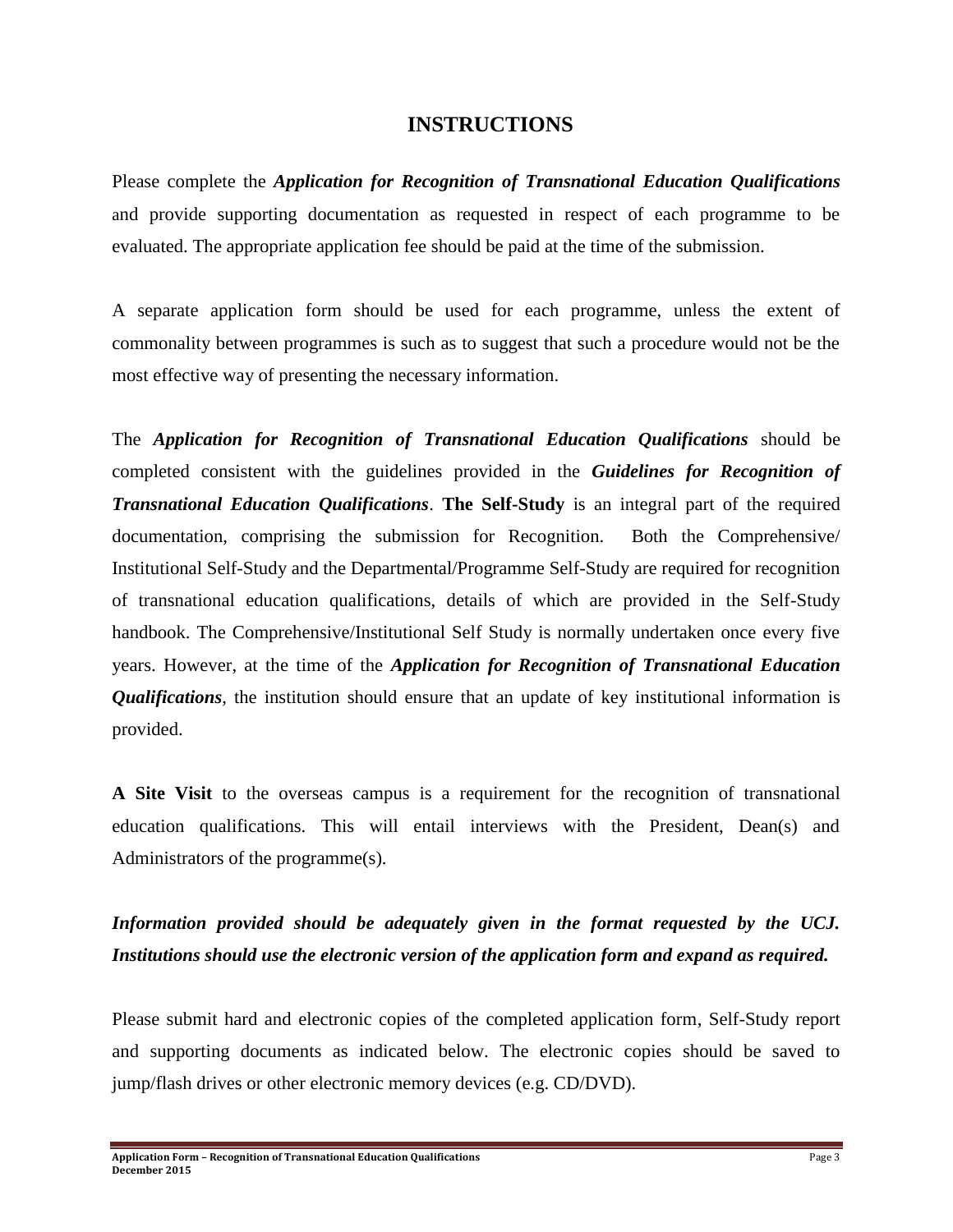# **Hard Copies**

- 6 Completed Application Forms (each programme)
- 6 Self Study reports (Institutional and Departmental)
- 1 Sample Certificate (each programme)
- 1 Sample Transcript (each programme)

#### **Electronic Copies (6 Jump/Flash Drives or other electronic memory devices)**

- Completed Application Form
- Self-Study reports
- Syllabuses including required texts, reading lists, and other learning resources
- External Examiners' reports
- Audited Financial Statement

The hard and electronic copies of the completed application form, self-study reports and supporting documents should be submitted to:

> **The Executive Director The University Council of Jamaica 6b Oxford Road Kingston 5 Tel: (876) 929-7299, 906-8012**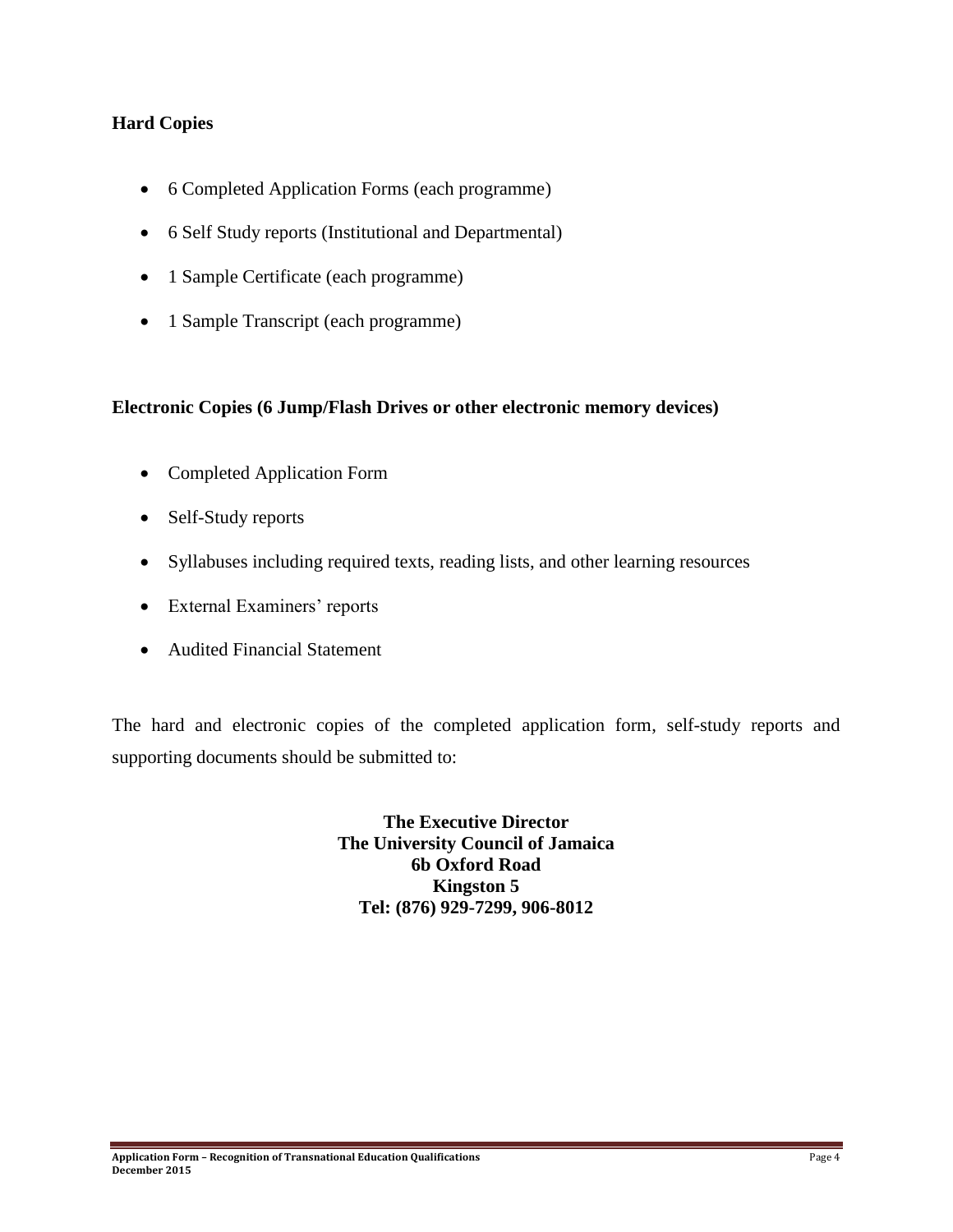# **A. INSTITUTIONAL PROFILE**

**1. NAME OF INSTITUTION** \_\_\_\_\_\_\_\_\_\_\_\_\_\_\_\_\_\_\_\_\_\_\_\_\_\_\_\_\_\_\_\_\_\_\_\_\_\_\_\_\_\_\_\_\_\_\_\_\_\_\_\_\_\_\_\_\_\_\_\_\_\_\_\_\_\_\_\_\_\_\_\_\_\_\_\_\_\_\_\_\_ **2. ADDRESS**\_\_\_\_\_\_\_\_\_\_\_\_\_\_\_\_\_\_\_\_\_\_\_\_\_\_\_\_\_\_\_\_\_\_\_\_\_\_\_\_\_\_\_\_\_\_\_\_\_\_\_\_\_\_\_\_\_\_\_\_\_\_\_\_\_\_\_\_\_\_\_\_\_ \_\_\_\_\_\_\_\_\_\_\_\_\_\_\_\_\_\_\_\_\_\_\_\_\_\_\_\_\_\_\_\_\_\_\_\_\_\_\_\_\_\_\_\_\_\_\_\_\_\_\_\_\_\_\_\_\_\_\_\_\_\_\_\_\_\_\_\_\_\_\_\_\_\_\_\_\_\_\_\_\_\_\_\_ 3. **TELEPHONE 4. WEBSITE**\_\_\_\_\_\_\_\_\_\_\_\_\_\_\_\_\_\_\_\_\_\_\_\_\_\_\_\_\_\_\_\_\_\_\_\_\_\_\_\_\_\_\_\_\_\_\_\_\_\_\_\_\_\_\_\_\_\_\_\_\_\_\_\_\_\_\_\_\_\_\_\_\_ \_\_\_\_\_\_\_\_\_\_\_\_\_\_\_\_\_\_\_\_\_\_\_\_\_\_\_\_\_\_\_\_\_\_\_\_\_\_\_\_\_\_\_\_\_\_\_\_\_\_\_\_\_\_\_\_\_\_\_\_\_\_\_\_\_\_\_\_\_\_\_\_\_\_\_\_\_\_\_\_\_\_\_\_\_ **5. DEPARTMENT WITH RESPONSIBILITY FOR THE PROGRAMME**: \_\_\_\_\_\_\_\_\_\_\_\_\_\_\_\_\_\_\_\_\_\_\_\_\_\_\_\_\_\_\_\_\_\_\_\_\_\_\_\_\_\_\_\_\_\_\_\_\_\_\_\_\_\_\_\_\_\_\_\_\_\_\_\_\_\_\_\_\_\_\_\_\_ **6. HEAD OF RESPONSIBLE DEPARTMENT:** (*for joint programmes-both Heads)* \_\_\_\_\_\_\_\_\_\_\_\_\_\_\_\_\_\_\_\_\_\_\_\_\_\_\_\_\_\_\_\_\_\_\_\_\_\_\_\_\_\_\_\_\_\_\_\_\_\_\_\_\_\_\_\_\_\_\_\_\_\_\_\_\_\_\_\_\_\_\_\_\_ *7.* **STAFF MEMBER RESPONSIBLE FOR SUBMISSION: (***Name, Title and contact information)* \_\_\_\_\_\_\_\_\_\_\_\_\_\_\_\_\_\_\_\_\_\_\_\_\_\_\_\_\_\_\_\_\_\_\_\_\_\_\_\_\_\_\_\_\_\_\_\_\_\_\_\_\_\_\_\_\_\_\_\_\_\_\_\_\_\_\_\_\_\_\_\_\_ \_\_\_\_\_\_\_\_\_\_\_\_\_\_\_\_\_\_\_\_\_\_\_\_\_\_\_\_\_\_\_\_\_\_\_\_\_\_\_\_\_\_\_\_\_\_\_\_\_\_\_\_\_\_\_\_\_\_\_\_\_\_\_\_\_\_\_\_\_\_\_\_\_ **B. PROGRAMME INFORMATION 8. NAME OF PROGRAMME FOR WHICH APPLICATION FOR RECOGNITION IS BEING SUBMITTED:** *(exactly as it appears on certificate; submit a sample certificate***)** \_\_\_\_\_\_\_\_\_\_\_\_\_\_\_\_\_\_\_\_\_\_\_\_\_\_\_\_\_\_\_\_\_\_\_\_\_\_\_\_\_\_\_\_\_\_\_\_\_\_\_\_\_\_\_\_\_\_\_\_\_\_\_\_\_\_\_\_\_\_\_ **9. TOTAL NUMBER OF CREDITS:** \_\_\_\_\_\_\_\_\_\_\_\_\_\_\_\_\_\_\_\_\_\_\_\_\_\_\_\_\_\_\_\_\_\_\_\_\_\_\_\_\_\_\_\_\_\_ **10. DURATION: (***YEARS AND/OR SEMESTERS***)** (a) **PART-TIME:** \_\_\_\_\_\_\_\_\_\_\_\_\_\_\_\_\_\_\_\_\_\_\_\_\_\_\_\_\_\_\_\_\_\_\_\_\_\_\_\_\_\_\_\_\_\_\_\_\_\_\_\_\_\_\_\_\_\_\_\_\_\_\_\_\_ (b) **FULL-TIME:** \_\_\_\_\_\_\_\_\_\_\_\_\_\_\_\_\_\_\_\_\_\_\_\_\_\_\_\_\_\_\_\_\_\_\_\_\_\_\_\_\_\_\_\_\_\_\_\_\_\_\_\_\_\_\_\_\_\_\_\_\_\_\_\_\_\_\_\_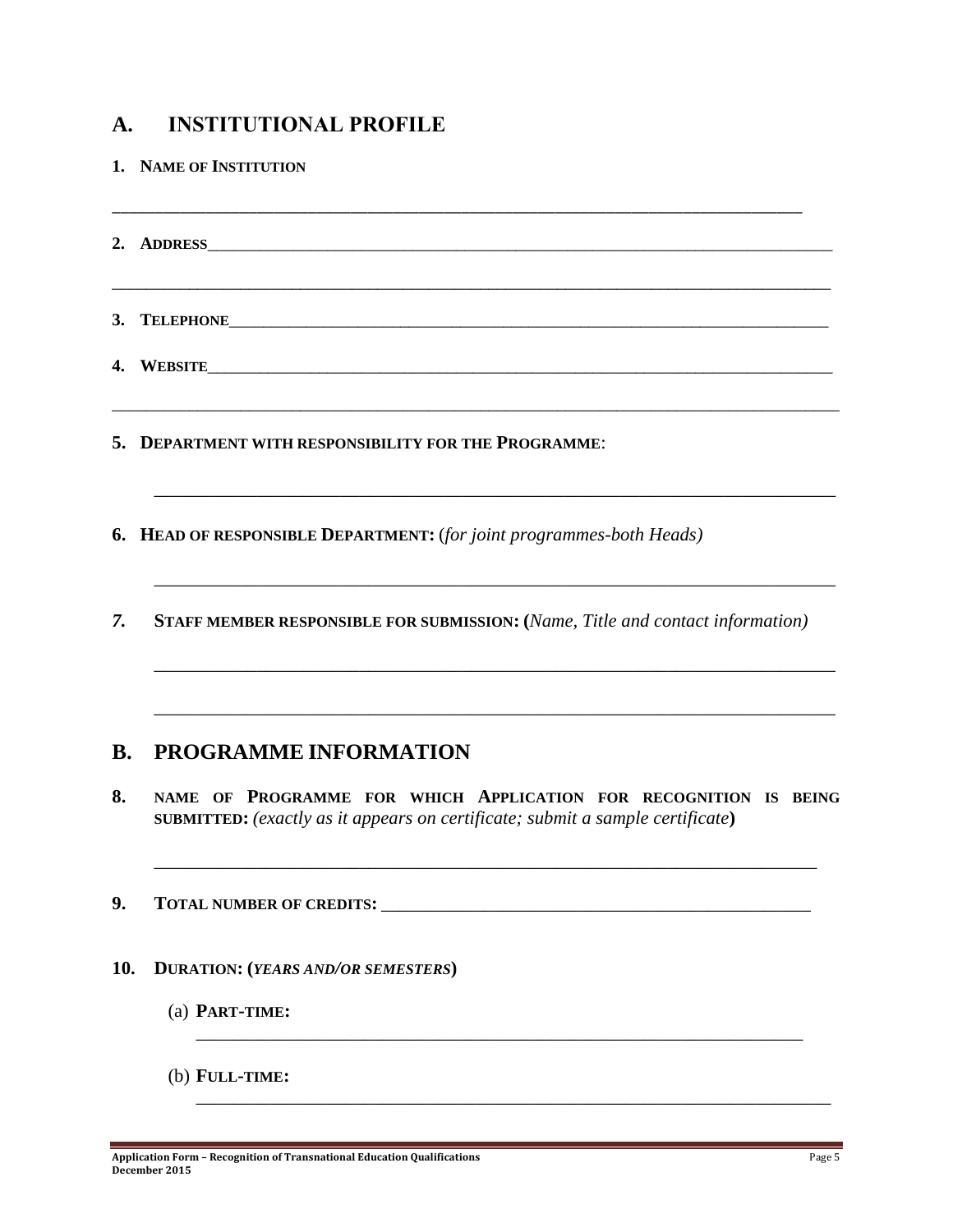- **11. DELIVERY MODALITY:** *(face-to-face, online, mixed modality etc.)*
- **12. DATE PROGRAMME/QUALIFICATION WAS FIRST DELIVERED:**
- 13. COMPLETION DATE OF FIRST GRADUATING COHORT:
- **14. DATE OF LAST MAJOR REVISION OF THE PROGRAMME:** \_\_\_\_\_\_\_\_\_\_\_\_\_\_\_\_\_\_\_\_\_\_\_\_\_\_\_\_
- **15. NATURE AND DATES OF FORMAL APPROVALS ALREADY ACCORDED TO THE PROGRAMME: (***e.g. Validation, Accreditation***)\_\_\_\_\_\_\_\_\_\_\_\_\_\_\_\_\_\_\_\_\_\_\_\_\_\_\_\_\_\_\_\_\_\_\_\_\_\_\_\_\_\_\_\_**

\_\_\_\_\_\_\_\_\_\_\_\_\_\_\_\_\_\_\_\_\_\_\_\_\_\_\_\_\_\_\_\_\_\_\_\_\_\_\_\_\_\_\_\_\_\_\_\_\_\_\_\_\_\_\_\_\_\_\_\_\_\_\_\_\_\_\_\_\_\_\_\_\_\_\_\_\_\_\_\_\_\_\_\_\_

\_\_\_\_\_\_\_\_\_\_\_\_\_\_\_\_\_\_\_\_\_\_\_\_\_\_\_\_\_\_\_\_\_\_\_\_\_\_\_\_\_\_\_\_\_\_\_\_\_\_\_\_\_\_\_\_\_\_\_\_\_\_\_\_\_\_\_\_\_\_\_\_\_\_\_\_\_\_\_\_\_\_\_\_\_

\_\_\_\_\_\_\_\_\_\_\_\_\_\_\_\_\_\_\_\_\_\_\_\_\_\_\_\_\_\_\_\_\_\_\_\_\_\_\_\_\_\_\_\_\_\_\_\_\_\_\_\_\_\_\_\_\_\_\_\_\_\_\_\_\_\_\_\_\_\_\_\_\_\_\_\_\_\_\_\_\_\_\_\_\_

\_\_\_\_\_\_\_\_\_\_\_\_\_\_\_\_\_\_\_\_\_\_\_\_\_\_\_\_\_\_\_\_\_\_\_\_\_\_\_\_\_\_\_\_\_\_\_\_\_\_\_\_\_\_\_\_\_\_\_\_\_\_\_\_\_\_\_\_\_\_\_\_\_

# **C. CRITERIA FOR RECOGNITION**

#### **16. GOVERNANCE & ADMINISTRATION**

- *16.1Provide a brief overview of the governance, administrative & management structures in place at the institution.*
- *16.2Outline the current accreditation status of the programme*
- *16.3Outline the administrative structure for the management of the programme(s).*

## **17. EQUIVALENCE OF QUALIFICATIONS**

*Clearly outline the policies and procedures in place to ensure equivalence of the qualifications offered by the institution.*

#### **18. RELEVANCE**

*Outline measures in place to ensure the qualification is relevant to the local context (not applicable to programmes offered fully online).*

## **19. INTEGRITY**

*Clearly state the policies and systems in place to ensure the highest level of integrity of the qualifications offered by the institution.*